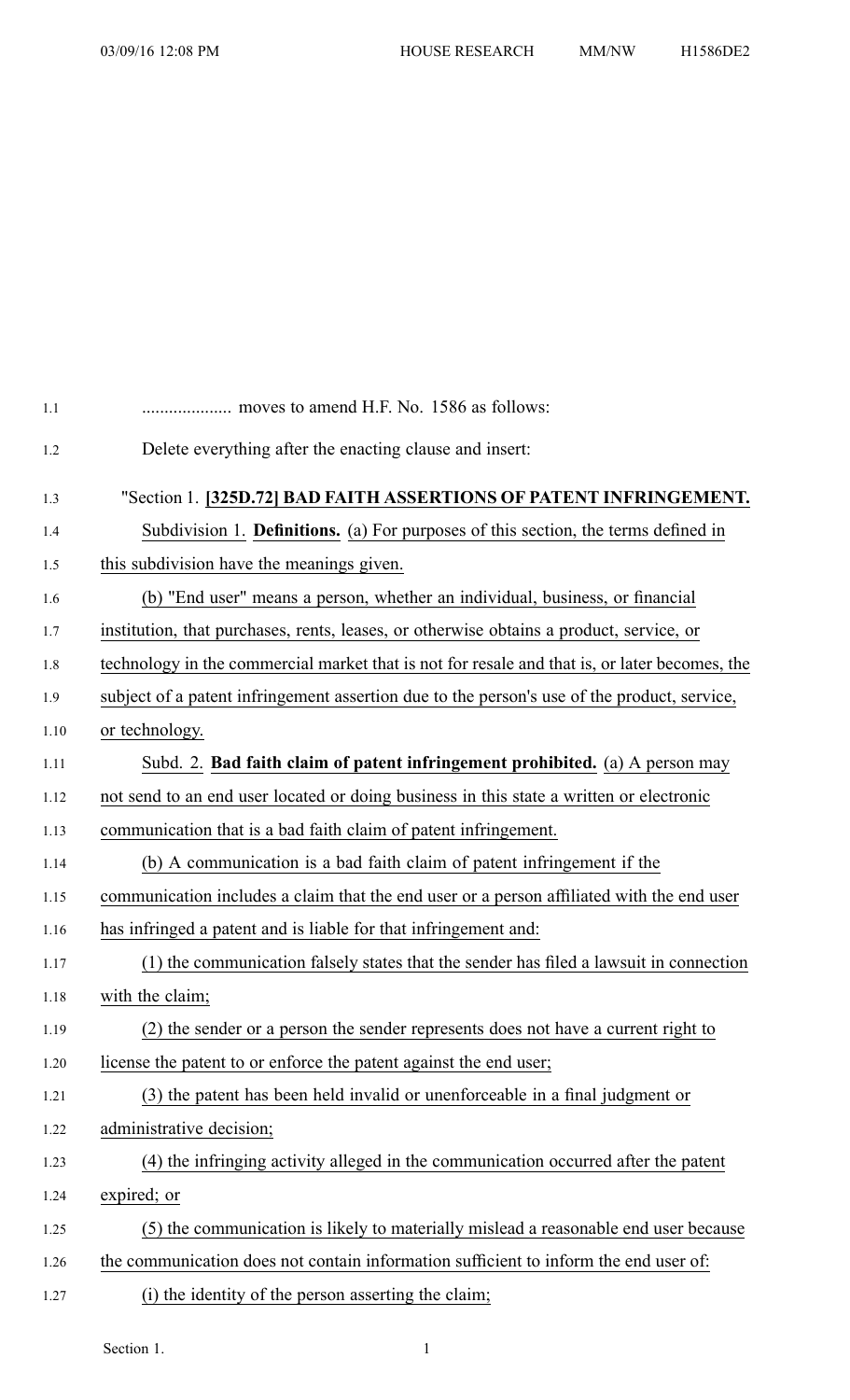| 2.1  | (ii) the patent that is alleged to have been infringed; and                                     |
|------|-------------------------------------------------------------------------------------------------|
| 2.2  | (iii) at least one product, service, or technology obtained by the end user that is alleged     |
| 2.3  | to infringe the patent or the activity of the end user that is alleged to infringe the patent.  |
| 2.4  | Subd. 3. Enforcement by attorney general; injunction and civil penalty. If the                  |
| 2.5  | attorney general believes that a person has violated or is violating this section, the attorney |
| 2.6  | general may bring an action on behalf of the state to enjoin the person from violating this     |
| 2.7  | section. In addition to seeking an injunction, the attorney general may request and the         |
| 2.8  | court may order any other relief that may be in the public interest, including:                 |
| 2.9  | (1) the imposition of a civil penalty in an amount not to exceed \$50,000 for each              |
| 2.10 | violation of subdivision 2;                                                                     |
| 2.11 | (2) an order requiring reimbursement to this state for the reasonable value of                  |
| 2.12 | investigating and prosecuting a violation subdivision 2; and                                    |
| 2.13 | (3) an order requiring restitution to a victim for legal and professional expenses              |
| 2.14 | related to the violation.                                                                       |
| 2.15 | Subd. 4. Construction; application. (a) This section shall not be construed to limit            |
| 2.16 | the rights and remedies available to the state or another person under any other law or         |
| 2.17 | alter or restrict the attorney general's authority under other law with regard to conduct       |
| 2.18 | involving claims of patent infringement. This section shall not prohibit a person who           |
| 2.19 | owns or has a right to license or enforce a patent from notifying others of the person's        |
| 2.20 | ownership or right; offering the patent to others for license or sale; notifying any person     |
| 2.21 | of the person's infringement of the patent as provided by United States Code, title 35,         |
| 2.22 | section 287; or seeking compensation for past or present infringement of the patent or for      |
| 2.23 | a license to the patent. This section shall not be construed to apply to a person who has       |
| 2.24 | demonstrated good faith business practices in previous efforts to enforce the patent, or a      |
| 2.25 | substantially similar patent; or who has successfully enforced the patent, or a substantially   |
| 2.26 | similar patent, through litigation.                                                             |
| 2.27 | (b) This section shall not apply to any written or electronic communication:                    |
| 2.28 | (1) sent by any owner of a patent who has engaged in substantial research,                      |
| 2.29 | commercial development, production, manufacturing, processing, or delivery of products          |
| 2.30 | or materials related to the patent or substantially similar patents;                            |
| 2.31 | (2) sent by any institution of higher education;                                                |
| 2.32 | (3) sent by a charitable institution under Section $501(c)(3)$ of the Internal Revenue          |
| 2.33 | Code, and those within its control group as defined therein;                                    |
| 2.34 | (4) sent by any technology transfer organization whose primary purpose is to                    |
| 2.35 | facilitate the commercialization of technology developed by an institution of higher            |